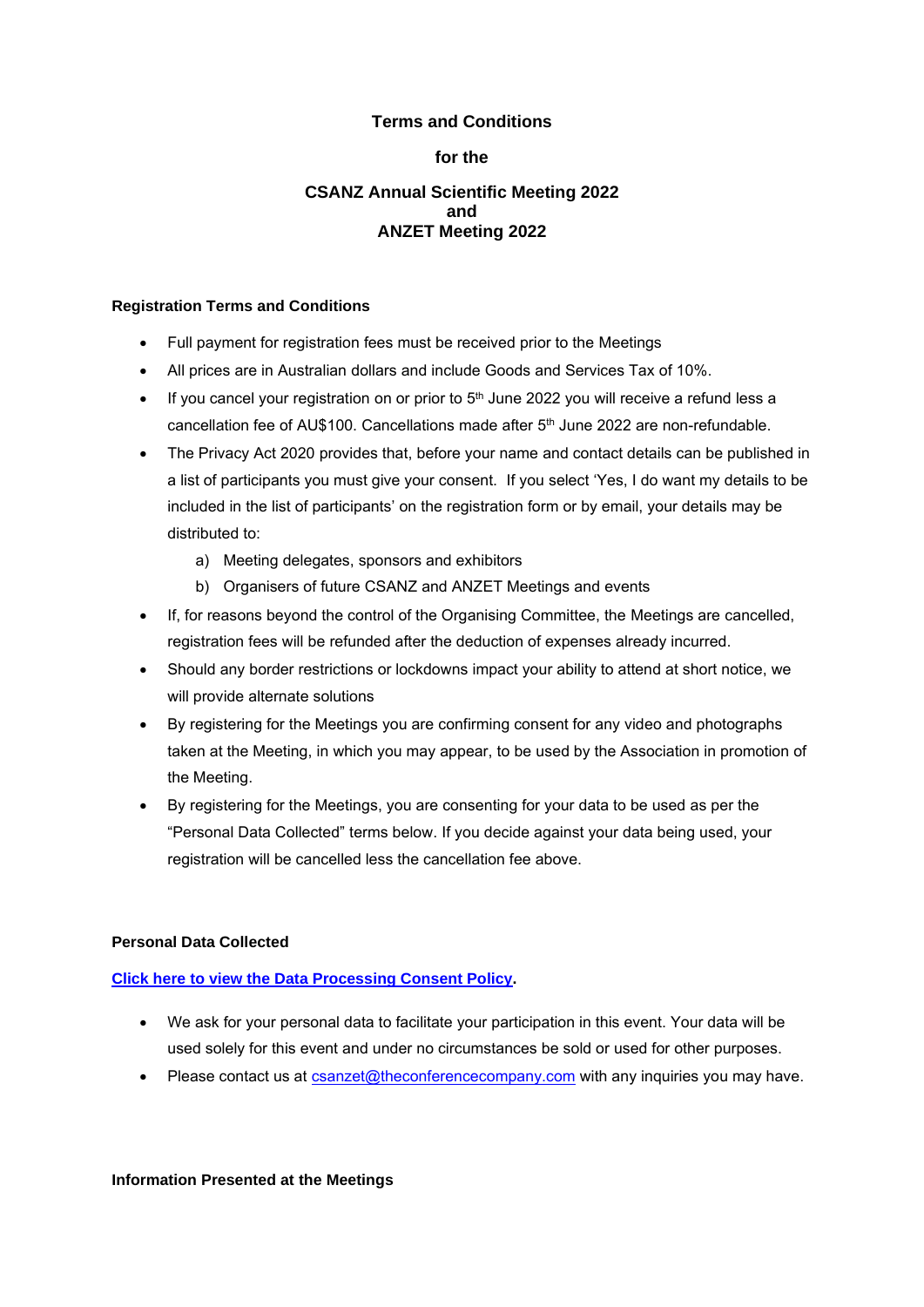The information presented at the Meeting is solely intended for Health Care Professionals. You understand and agree that you are being provided with the information for educational and informational purposes only and that information will be provided to educate you on the latest scientific, clinical, therapeutic and educational advancements.

You understand and agree that whilst the content is accessible worldwide, some content may be applicable to particular regions only, such as Australia and New Zealand.

Although the Cardiac Society of Australia and New Zealand strives to present only current and accurate information at its Meetings, you agree not to solely rely on this information or consider it to be any form of professional advice without additional independent review of its accuracy, completeness, efficacy, and timeliness.

Any decisions as to how you use this information is in your sole discretion and Cardiac Society of Australia and New Zealand will not be liable for any issues that may arise from such use.

### **Participant Conduct**

You will conduct yourself in a professional manner that is free from any form of discrimination, harassment, or retaliation.

You will treat all participants with respect and consideration to create a collegial, respectful, inclusive, and professional environment at the CSANZ ASM and ANZET Meetings.

### **Legal Claim**

This agreement is subject to the law of Australia. In the event of any legal claims arising from either party, Australia shall be the sole court of jurisdiction.

#### **Program**

The Cardiac Society of Australia and New Zealand reserve the right to modify the program, which is published as an indication only.

### **Recordings**

The CSANZ plans to record the Meetings, which recording will be made available on the meeting websites and for distribution to meeting registrants.

In addition, the Meetings will be live-streamed. I acknowledge that photographs and/or videos may be taken of me and other attendees at any time during the Meetings and may be used in media, including websites and print publications.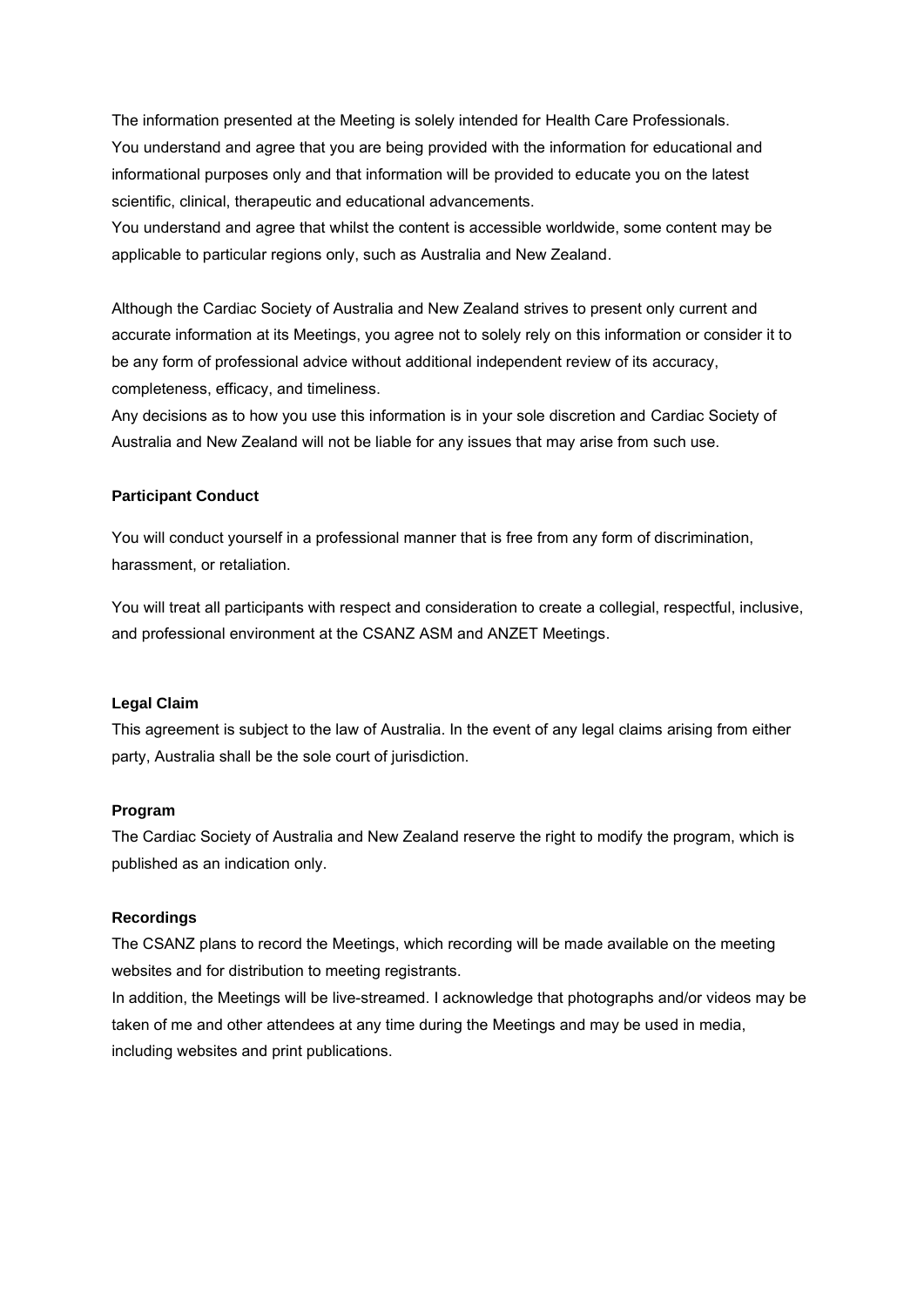## **Accommodation Terms and Conditions**

### *Avani Broadbeach Residences*

- Individual Bookings
	- $\circ$  Full payment for your accommodation will be charged against your credit card to secure your reservation.
	- $\circ$  Prior to 7<sup>th</sup> July 2022 this payment is refundable. If you cancel your reservation on or between the  $7<sup>th</sup>$  July 2022 and the 21st July 2022 you will be charged a cancellation fee equal to one night for every confirmed booking cancelled.
	- o If you cancel on or after 21st July 2022 or fail to check-in on the dates specified you will charged the agreed rate for the number of nights cancelled.
- Group Bookings
	- $\circ$  Group bookings of 15 or more rooms are required to pay a deposit of 20% of the total booking to hold the rooms. From 8th May 2022 this deposit is non-refundable. Full payment for rooms is due 8<sup>th</sup> June 2022. Rooms cancelled after 8<sup>th</sup> June 2022 are non-refundable.
- Room configurations are subject to availability. The requested configuration will be sent to the hotel but cannot be guaranteed.
- Third occupant \$44 per night/per room
- You will be asked to provide credit card details for pre-authorisation on check in. If you do not wish to use your credit card then alternatively you can pay a deposit on check in.
- You will be responsible for settling the remaining balance and any additional nights booked at the time of check in and any incidentals incurred upon departure. Please be advised the hotel may apply a surcharge to all credit card payments, payment by cash or EFTPOS will not incur a surcharge.
- Check-in time is 2pm. Check-out time is 10am.

## *Crown Plaza Surfers Paradise*

- Individual Bookings
	- o Full payment for your accommodation will be charged against your credit card to secure your reservation.
	- $\circ$  Prior to 7<sup>th</sup> July 2022 this payment is refundable. If you cancel your reservation on or between the 7<sup>th</sup> July 2022 and 30 July 2022 your credit card will be charged one nights accommodation fee as cancellation.
	- $\circ$  Cancellation on or after 30 July 2022 or failure to check-in a cancellation fee equal to 100% of the confirmed booking will be charged.
- Group Bookings
	- $\circ$  Group bookings of 15 or more rooms are required to pay a deposit of 20% of the total booking to hold the rooms. From 8th May 2022 this deposit is non-refundable. Full payment for rooms is due  $8<sup>th</sup>$  June 2022. Rooms cancelled after  $7<sup>th</sup>$  July 2022 are non-refundable.
- Room configurations are subject to availability. The requested configuration will be sent to the hotel but cannot be guaranteed.
- You will be asked to provide credit card details for pre-authorisation on check in. If you do not wish to use your credit card then alternatively you can pay a deposit on check in.
- You will be responsible for settling the remaining balance and any additional nights booked at the time of check in and any incidentals incurred upon departure. Please be advised the hotel may apply a surcharge to all credit card payments, payment by cash or EFTPOS will not incur a surcharge.
- Check-in time is 3pm. Check-out time is 11am.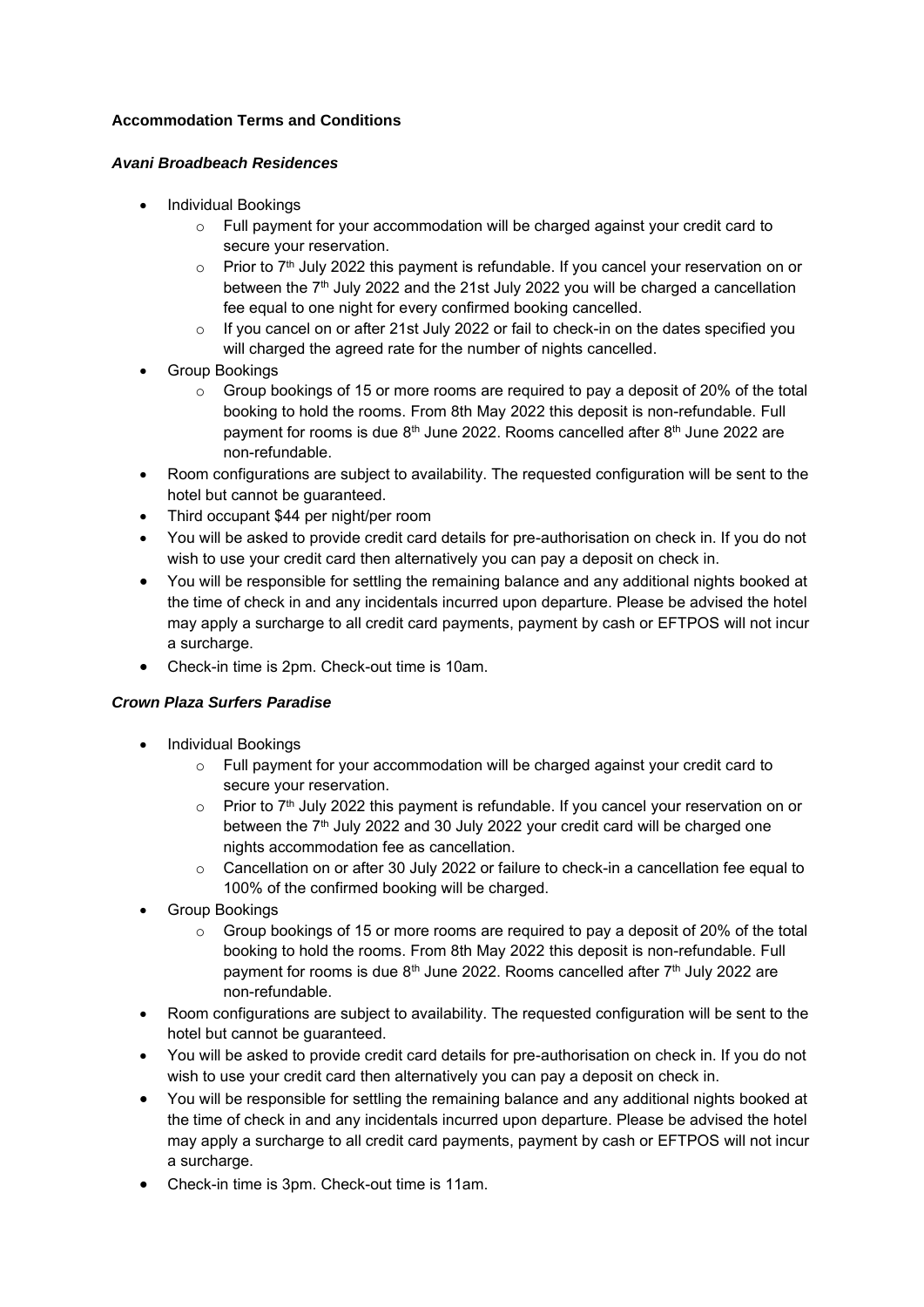## *Mantra and Pepper Hotels*

- Individual Bookings
	- $\circ$  Full payment for your accommodation will be charged against your credit card to secure your reservation.
	- $\circ$  Prior to 7<sup>th</sup> July 2022 this payment is refundable.
	- $\circ$  If you cancel your reservation on or between the 7<sup>th</sup> July 2022 and 21st July 2022 and the booking is for three nights or less, one night will be charged for each cancelled accommodation room.
	- $\circ$  If you cancel your reservation on or between the 7<sup>th</sup> July 2022 and 21st July 2022 and the booking is for four nights or more; two nights fee will be charged for each cancelled accommodation room.
	- $\circ$  Individual room cancellations on or after 21<sup>st</sup> July 2022 will incur a cancellation fee equal to 100% of the confirmed booking will be charged.
	- $\circ$  Failure to check-in will incur a cancellation fee equal to 100% of the confirmed booking will be charged.
- Group Bookings
	- o Group bookings of 15 or more rooms are required to pay a deposit of 20% of the total booking to hold the rooms. From 8th May 2022 this deposit is non-refundable. Full payment for rooms is due 8<sup>th</sup> June 2022. Rooms cancelled after 8<sup>th</sup> June 2022 are non-refundable.
- Room configurations are subject to availability. The requested configuration will be sent to the hotel but cannot be guaranteed.
- Third occupant \$50 per night/per room at Peppers Broadbeach
- Third occupant \$40 per night/per room at Mantra Broadbeach
- You will be asked to provide credit card details for pre-authorisation on check in. If you do not wish to use your credit card then alternatively you can pay a deposit on check in.
- You will be responsible for settling the remaining balance and any additional nights booked at the time of check in and any incidentals incurred upon departure. Please be advised the hotel may apply a surcharge to all credit card payments, payment by cash or EFTPOS will not incur a surcharge.
- Check-in time is 2pm. Check-out time is 10am.

# *Sofitel Gold Coast*

- Individual Bookings
	- o Full payment for your accommodation will be charged against your credit card to secure your reservation.
	- $\circ$  Prior to 7<sup>th</sup> July 2022 this payment is refundable. If you cancel your reservation on or between the 7<sup>th</sup> July 2022 and 21<sup>st</sup> July 2022 your credit card will be charged one nights accommodation fee as cancellation.
	- $\circ$  Cancellation on or after 21<sup>st</sup> July 2022 or failure to check-in a cancellation fee equal to 100% of the confirmed booking will be charged.
- **Group Bookings** 
	- $\circ$  Group bookings of 15 or more rooms are required to pay a deposit of 20% of the total booking to hold the rooms. From 8th May 2022 this deposit is non-refundable. Full payment for rooms is due 8<sup>th</sup> June 2022. Rooms cancelled after 7<sup>th</sup> July 2022 are non-refundable.
- Room configurations are subject to availability. The requested configuration will be sent to the hotel but cannot be guaranteed.